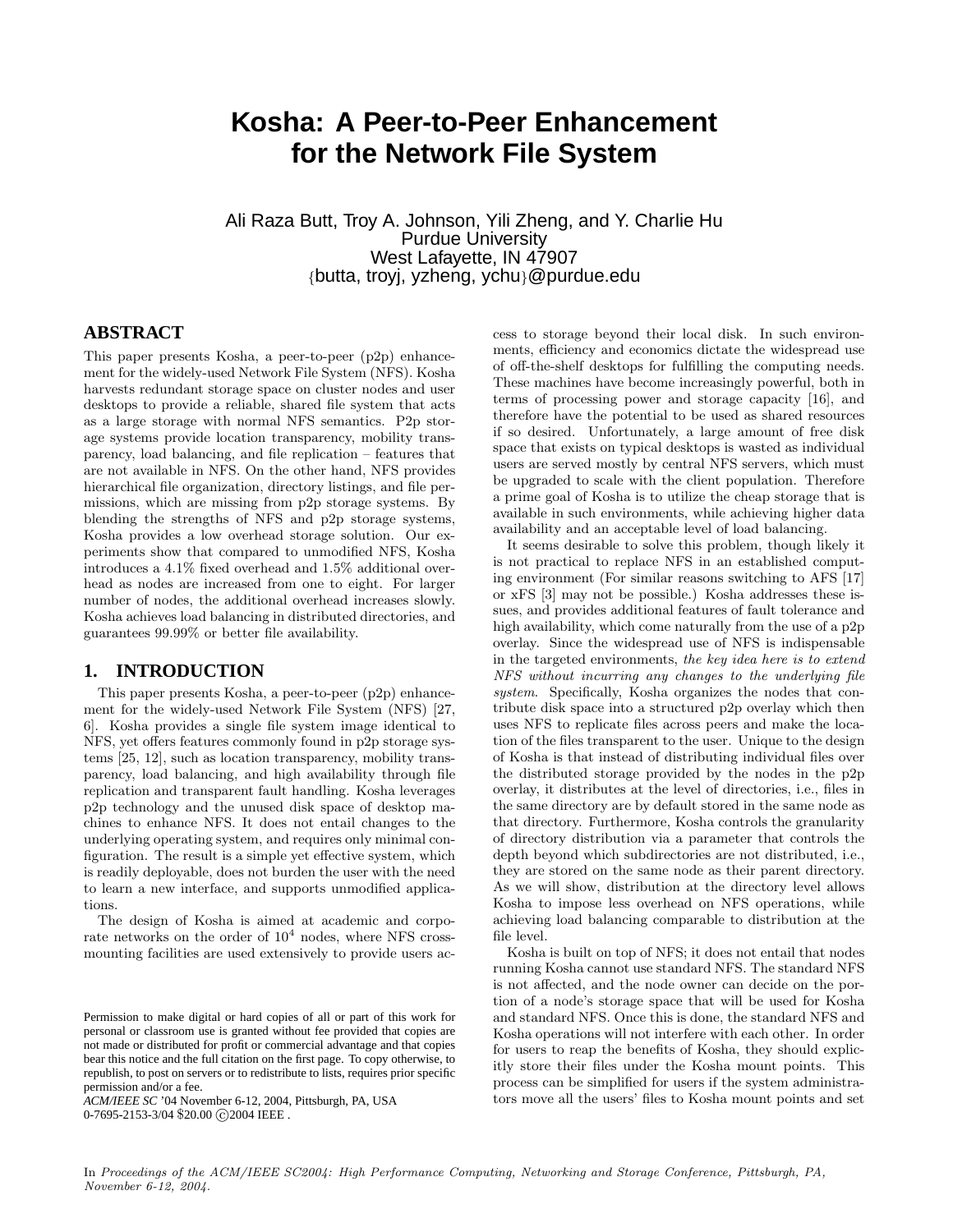their home directories to those on Kosha. In this way, users can transparently benefit from Kosha features.

The main contributions of this work are as follows:

- 1. the aggregation of unused disk space on many computers into a single, shared file system with standard NFS semantics,
- 2. location transparency,
- 3. mobility transparency (i.e., transparent migration of files and subdirectories),
- 4. load balancing via an efficient scheme of distributing directories instead of files,
- 5. high availability through replication and transparent fault handling, and
- 6. a detailed evaluation of the approach, including its performance compared to unmodified NFS, and its ability to provide load balancing and fault tolerance.

The rest of the paper is organized as follows. Section 2 presents the enabling technologies on which this work is based. Section 3 presents the main idea of file distribution across multiple nodes in Kosha. Section 4 presents the design of Kosha and how it handles various NFS operation. Section 5 describes our prototype implementation. Section 6 presents a detailed evaluation of Kosha. Section 7 discusses the related work. Finally, Section 8 gives concluding remarks.

# **2. ENABLING TECHNOLOGIES**

Two aspects, advancement in hardware technology and p2p routing algorithms, serve as enabling technologies for our proposed approach. In the following sections we discuss these aspects in more detail.

## **2.1 Large unused local disk space on desktops**

Most desktop computers in today's academic or corporate environments are purchased mainly for processing power. Nevertheless, standard packages, which are rampant in such environments, usually ship with large capacity disk drives [13, 11]. In order to support our conjecture that a large amount of disk space is wasted in the focused environments, we performed a survey of over 500 instructional machines at Purdue University. The survey showed that more than 80% of machines have 1.5 GHz Intel Pentium 4 or better processors, and the total available disk space ranged from 8 GB (for older systems) to 60 GB (for the latest systems). A little over 84% of the machines have a local disk of 40 GB; however, the local disk utilization is only up to 4 GB for holding the operating system and temporary user files. For the systems that have at least 40 GB disk space, at least 90% of the local disk space on each machine is unused. As disks become cheaper and larger in capacity, this wastage is bound to worsen. On the other hand, the three NFS servers used by these machines have about 75% space being used. The servers have to impose strict quotas in order to avoid being full. Such central servers require regular addition of new disk space to accommodate new users and the ever growing storage needs of many users, an obviously expensive and cumbersome procedure.

Simply running NFS servers on every machine that has unused local disk space and letting users share the space is far from practical. The maintenance of a huge number of servers can be inhibiting, and human interaction and configuration errors may poorly affect the performance. Furthermore, if all nodes are NFS servers, users must remember on which machines their files are stored – a difficult and cumbersome task if many machines are used for storage. Symbolic links can help the user to locate their files quickly, but stale links can make the situation even more confusing. Another issue is that NFS does not provide redundancy, so if machines fail or are taken offline for maintenance, the information stored on them becomes inaccessible. The failure often causes other machines (repeatedly trying to access the failed machines) to respond slowly to requests they receive – an effect which spreads rapidly to degrade the performance of the entire system. The user may retrieve files from a daily or weekly backup storage, but in a large organization it may not be economically feasible to backup the data from the local disks of all machines. These observations stress the opportunity of, and the need for, a utility layer above NFS to manage locally available disk space as an economical way of fulfilling the ever growing storage demands of users.

# **2.2 Structured p2p overlay networks**

Structured p2p overlay networks such as CAN[22], Chord[30], Pastry[24], and Tapestry[32] effectively implement scalable and fault tolerant distributed hash tables (DHTs), where each node in the network has a unique node identifier (nodeId) and each data item stored in the network has a unique key. The nodeIds and keys live in the same name space, and each key is mapped to a unique node in the network. Thus DHTs allow data to be inserted without knowing where it will be stored and requests for data to be routed without requiring any knowledge of where the corresponding data items are stored.

The key aspects of these structured p2p overlays are selforganization, decentralization, redundancy, and routing efficiency. Self-organization promises to eliminate much of the cost, difficulty, and time required to deploy, configure and maintain large-scale distributed systems. The process of securely integrating a node into an existing system, maintaining its integrity invariants as nodes fail and recover, and scaling the number of nodes over many orders of magnitude is fully automated. The heavy reliance on randomization (from hashing) in the nodeId and key generation provides good load balancing, diversity, redundancy and robustness without requiring any global coordination or centralized components, which could compromise scalability. In an overlay with N nodes, messages can be routed with  $O(logN)$ overlay hops and each node maintains only  $O(logN)$  neighbors.

The functionalities provided by DHTs allow for transparent distribution of files on multiple servers. In the next section, we discuss how this facility is leveraged in the Kosha design. While any of the structured DHTs can be used to implement file distribution in Kosha, we use Pastry for this paper. In the following, we briefly explain the DHT mapping in Pastry.

Pastry Pastry [24, 7] is a scalable, fault resilient and selforganizing p2p substrate. Each Pastry node has a unique, uniform, randomly-assigned nodeId in a circular 128-bit identifier space. Given a message and an associated 128-bit key,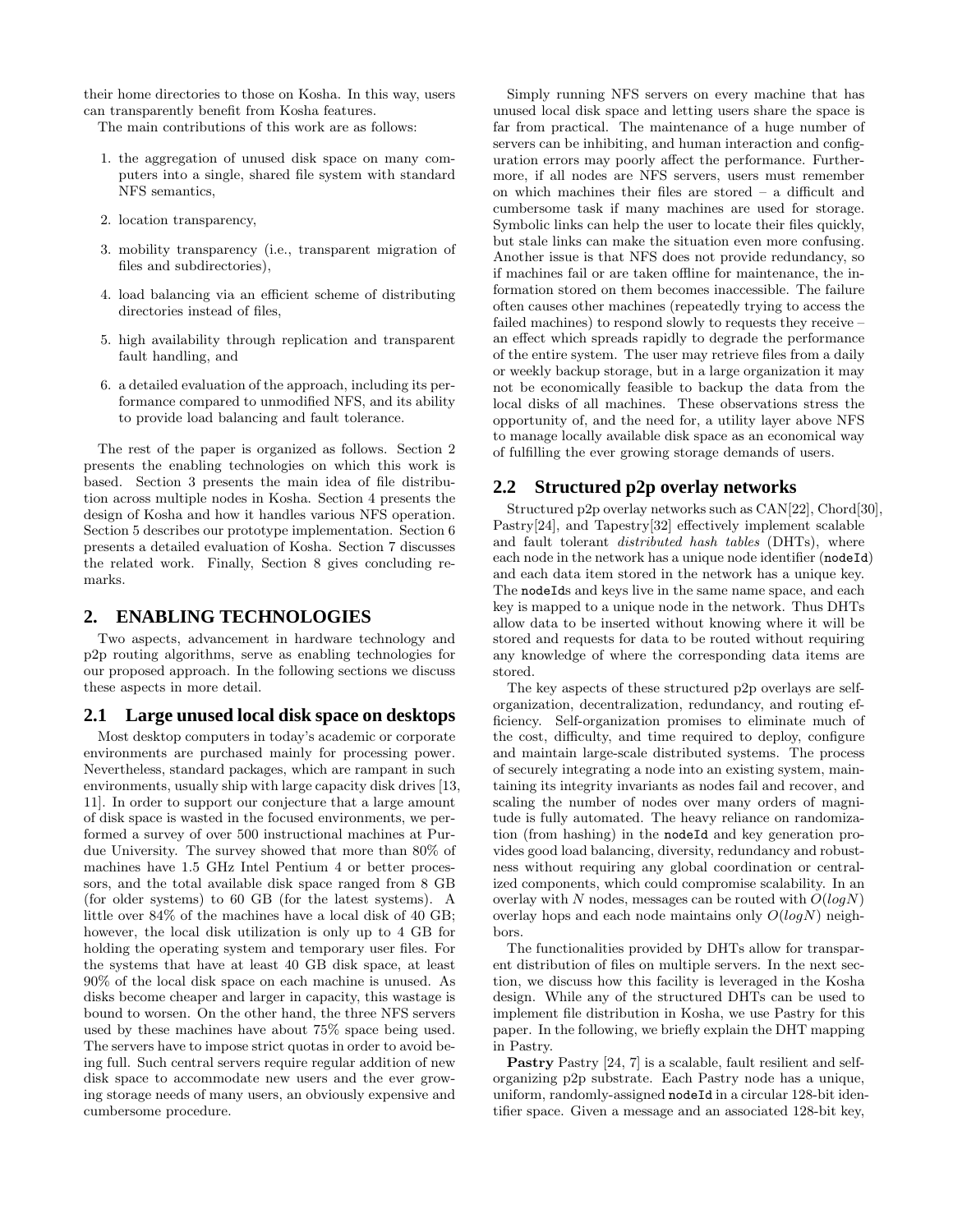

Figure 1: Virtual directory hierarchy: /kosha is the virtual directory and is the union of /kosha store on all the nodes.

Pastry reliably routes the message to the live node whose nodeId is numerically closest to the key.

In Pastry, each node maintains a routing table that consists of rows of other nodes' nodeIds which share increasingly longer prefixes with the current node's nodeId. In addition, each node also maintains a leaf set, which consists of  $l$  nodes with nodeIds that are numerically closest to the present node's nodeId, with  $l/2$  larger and  $l/2$  smaller nodeIds than the current node's nodeId. The leaf set ensures reliable message delivery and is used to store replicas of application objects. Pastry routing is prefix-based. At each routing step, a node seeks to forward the message to a node whose nodeId shares with the key a prefix that is at least one digit longer than the current node's shared prefix. The leaf set helps to determine the numerically closest node once the message has reached the vicinity of that node. A more detailed description of Pastry can be found in [24, 7].

# **3. DISTRIBUTION OF A FILE SYSTEM ACROSS NODES**

Kosha distributes data to various nodes that participate in storage-space sharing by joining the Pastry overlay. The virtual mount point /kosha serves as an access point to the distributed file system provided by Kosha. On each node, the directory /kosha store serves as the storage for Kosha. From a user's perspective, the /kosha/\$USER directory actually corresponds to the union of the /kosha store/\$USER directories on all nodes, as shown in Figure 1. For Kosha \$USER is the same as in NFS, i.e., the user's home directory and is typically the same as the login of the user.

## **3.1 Directory distribution across multiple nodes**

To achieve load balancing, Kosha employs hashing provided by Pastry and distributes directories created under /kosha to multiple nodes. It is assumed that all the files in a directory reside on the same node, i.e., the node to which the directory name is mapped, except for subdirectories, which reside on the nodes selected via mapping of the subdirectory names. This design helps to reduce costs of hashing and subsequent lookups for the actual storage nodes, while maintaining a good load balance.

For example, to locate a node for a file  $/a/myFile$  Kosha performs the following mapping:

/kosha/a/myFile

$$
\implies
$$
  $DHT(hash(a))$  :  $/kosha\_store/a/myFile$ 



Figure 2: Example of file distribution to multiple nodes. The virtual mount point is /kosha. The directory name is first hashed using the Generate Hash function to generate a unique key, which is then routed using Pastry to a node whose nodeId is numerically closest to the key. The selected Pastry node will provide the physical storage for the directory. The actual file operations, however, are performed via the NFS protocol (not shown).

The following steps are done for this purpose. A 128-bit unique key is created via a SHA-1 [1] hash of the directory name. Next, this key is used to lookup a node according to the DHT implementation of the p2p substrate. For example, in the case of Pastry [24], the selected node is the one whose identifier is numerically closest to the key value. The event of key collisions due to two or more subdirectories sharing the same name only implies that the colliding directories will be stored on the same node, and does not pose a problem in distinguishing them, as their paths are unique.

Figure 2 shows an example distribution of directories to various nodes. When directories are distributed to nodes other than the ones that store their parent directory, an empty special link as described in Section 3.3 is placed in the parent directory to serve as a place holder for properly listing contents of the parent directory.

# **3.2 Controlling the granularity of distribution**

Kosha maintains a system-wide parameter, the distribution level, which dictates how many levels of subdirectories will be distributed to multiple nodes. For instance, distribution level 1 implies that hashing is performed for only direct subdirectories (first level subdirectories) of the virtual file system mount point  $(\n/kosha)$  to distribute them to multiple nodes. As a result, all lower level subdirectories are stored on the same node as the node on which their parent directory is stored. For example, with distribution level 1, the directories /kosha/a and /kosha/b may be stored on different nodes as determined by the p2p substrate, but the directories /kosha/a/x and /kosha/a/y are both stored on the same node as the one which stores  $/kosha/a$ . Similarly, distribution level 2 implies that another level of subdirectories will also be distributed to multiple nodes. In this case,  $\frac{1}{\cosh a/a/x}$  and  $\frac{\cosh a/a/y}{x}$  may be stored on different nodes than the one that stores  $/kosha/a$ . Hence, distribution level controls the granularity of distribution and load balancing.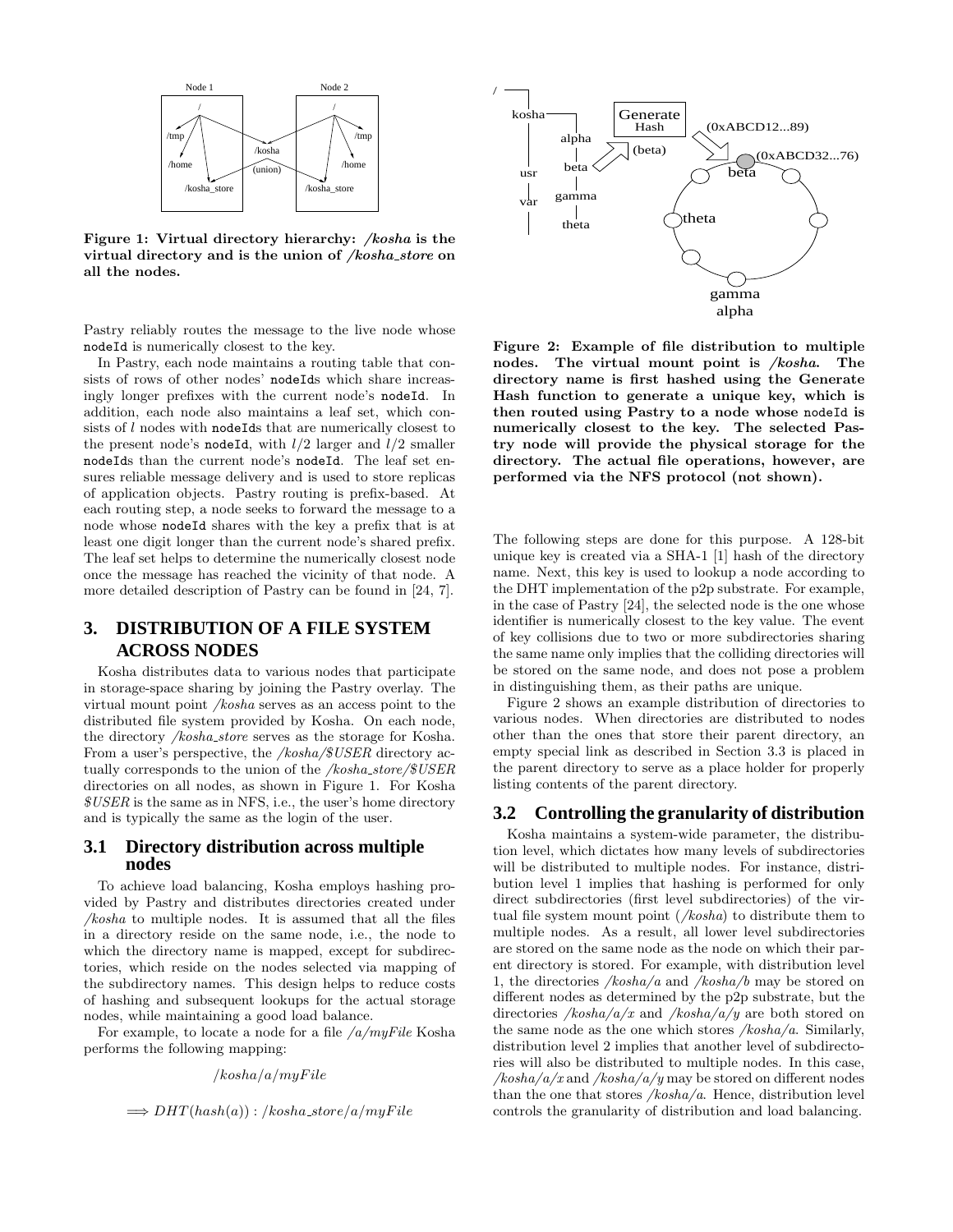# **3.3 Optimization**

Because of the heterogeneity in the storage space contributed by nodes and variations in directory size, the node selected for storing a directory may not have enough local disk space to hold the directory and all its files. Since deciding the size of a directory a priori (i.e., without knowing the size of the files that will be created in it) is not possible, redirection is done for all newly created directories when the local disk space has exceeded the pre-specified utilization. When this happens, the directory is *redirected* and stored on a different node. Redirection is done by concatenating a random salt to the directory name, and rehashing the new name to find a suitable node. The redirection due to storage capacity is an iterative operation rather than recursive, i.e., the redirection process repeats till a node with enough disk space is found, or a pre-specified number of retries is exhausted. This approach is derived from a similar approach in PAST [25].

When a directory is redirected, a special soft link to the redirected directory is created in the parent directory. A special link is a soft link that serves to connect the redirected directory to its actual location in the parent directory. The name of the link is the same as the name of the redirected directory; this helps Kosha list the directory contents of the parent directory. The target of the link is the directory name concatenated with the salt value. When Kosha comes across a special link, it follows the special link and accesses the redirected directory. This provides users with transparency to redirection. Figure 3 shows an example of file distribution with this optimization.

## **4. KOSHA DESIGN**

In Kosha, nodes contributing disk space join a p2p overlay network, and are identified by unique nodeIds assigned to them via the Pastry interface [24]. The nodes are assumed to run NFS servers, so that their contributed disk space can be accessed via NFS. It is assumed that only the system administrator has full access to these nodes, and the users cannot modify the system arbitrarily.

Various file operations performed on /kosha are handled as follows. At first Kosha determines the node on which a file is stored by performing the mapping described in Section 3.1, and following any redirection as necessary. Next, the NFS Remote Procedure Call (RPC) for performing the file operation is modified to occur on /kosha store on the selected node, instead of /kosha on the client node. Kosha does this by forwarding the modified RPC to the selected node. The receiving node performs the operation and returns the results to Kosha, which then records the information needed for future accesses, and finally returns control to the client. Hence, the client remains unaware of the underlying RPC forwarding, and the whole operation is transparent, except for a delay caused by the lookup for the appropriate storage node.

## **4.1 NFS operations support**

In the following, we describe the semantics supported by Kosha, followed by a discussion of how Kosha handles various NFS operations.

#### *4.1.1 Semantics in absence of failures*

The semantics of Kosha are the same as NFS in the absence of failures. All accesses to a file are guaranteed (by the DHT-based storage node location) to be sent to the same storage node, and therefore, every user sees the same instance of a file. In case of failures, Kosha differs from NFS in that it continues to provide access to files, whereas NFS does not. See Section 4.3 for more on the failure semantics of Kosha. The behavior of Kosha in the presence of client caching also remains the same as that of NFS.

## *4.1.2 Virtual file handles*

NFS uses file handles to access files. These handles are opaque, i.e., they only have meaning to the NFS server, implying that the clients can be given any identifier for a file as long as it corresponds uniquely to a file handle in the server. The opacity provides Kosha with a way to decouple actual file handles from identifiers handed to the clients. We refer to these identifiers as *virtual file handles*, as they serve to access files in the /kosha virtual file system. Kosha maintains a table of mappings from virtual file handles to real file handles, which allows it to provide location transparency. As explained below, Kosha also stores the full file path for each entry in the table. The extra level of indirection enabled by the use of virtual handles allows Kosha to transparently substitute handles for file replicas in the event of node failures.

#### *4.1.3 Locating files*

In NFS, a lookup RPC is used to obtain a file handle for a file. The RPC contains the handle for the parent directory, and the name of the file for which the lookup is desired. Note that in NFSv3, the RPC does not contain the full path to the file. Once a handle is available, other NFS operations can be performed on the file or directory by presenting the handle. Looking up the full path by an NFS client requires a sequence of lookup RPCs, unless the handles for the ancestor directories have already been cached.

To perform a lookup RPC from the local NFS client, Kosha first looks up the full path to the parent directory in the virtual handle table, which is already known because of previous lookup calls, and appends the name of the file to the parent directory's full path. Kosha then examines the full path to the file and uses the distribution level to determine what directory name should be used for node lookup. Performing this lookup gives Kosha the remote node R on which the file is stored.

Next, Kosha looks up the entire path on  $R$ , as if it is an NFS client of R. Finally, when the call returns with a handle, a virtual handle (as described in Section 4.1.2) is created, and the virtual handle is given to the client.

All subsequent RPCs that supply the virtual handle are mapped to the real handle to perform the NFS operation. For instance, RPCs such as read, write, getattr, and setattr provide the virtual handle, which is mapped by Kosha to the actual handle, and the operations can then be completed.

#### *4.1.4 File creation and renaming*

To create files or directories, the first step is to locate the node on which the newly created files should be stored. To create a file, Kosha locates the node  $R$  to which the parent directory is mapped and the handle to the parent directory on the node as in Section 4.1.3, and then sends a message with the client provided RPC parameters to R. R uses this information to create the file, which becomes the primary replica of the file, and returns the file handle of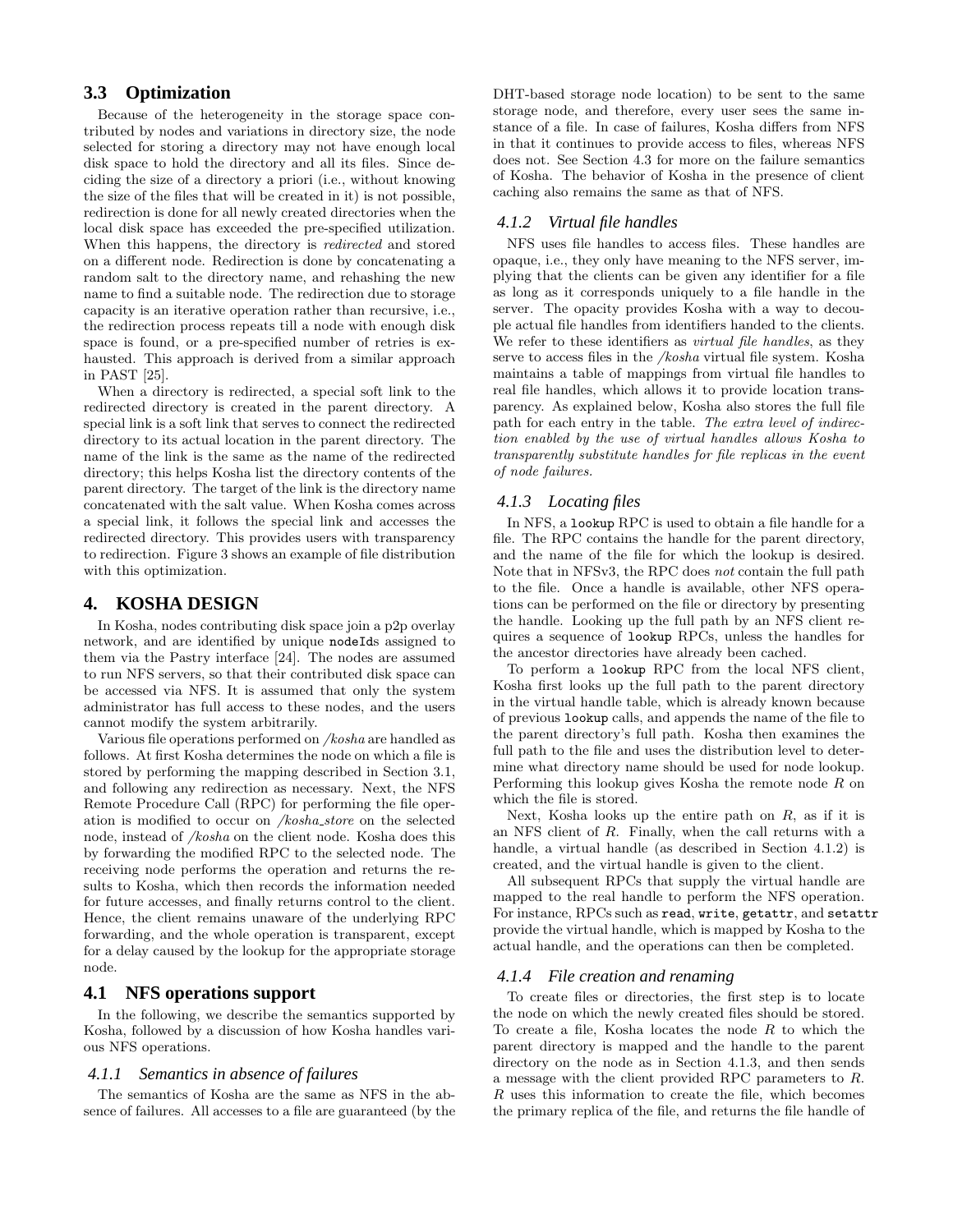

Figure 3: Example of subdirectory distribution to multiple nodes. The files in the same directory are stored on the same node as the parent directory. However, the subdirectories are distributed to remote nodes. The distribution level is set to 2, and A has limited capacity which causes  $\alpha$ - $\alpha$  /alpha/sdir $\alpha$ /sdirM to be redirected. The example contents of the special link are shown in the rectangle.

the created file to Kosha. Kosha stores the returned handle in the virtual handle table, and returns the corresponding virtual handle to the client, completing the RPC.

The creation of a subdirectory that is below the distribution level is similar to the file creation process described above. If the subdirectory is within the distribution level and thus needs to be distributed, the remote node  $R$  is first located by hashing the directory name using the DHT. One or more RPCs are then sent to  $R$  to create the new subdirectory as well as all the missing ancestor directories in the hierarchy on R.

A rename operation on a file does not imply migration to a different node as all files in a subdirectory reside on the same node. Therefore, if the file is not redirected, rename is performed as in the standard NFS. If the file is redirected, a special link is present, e.g., in Figure 3, A:/kosha store/alpha/  $sdir2/sdirM$  (assume it is a file) points to the file on B. In this case, the rename is achieved by renaming the link and the actual file, e.g., /kosha\_store/alpha/sdir2/sdirM to /kosha store/alpha/sdir2/sdirM NewName on both A and B. The target of the link needs not be changed, because  $DHT(hash(sdirM\#)) = B$  remains true. This prevents unnecessary moving of files on each rename call, and yields an efficient solution. The same process is used for renaming subdirectories that are not distributed.

Renaming of distributed subdirectories is complex, and in essence is equivalent to a copy to a new location followed by a delete of the old location. The process involves traversal of all subdirectory levels on all replicas and is expensive.

#### *4.1.5 Removing files*

An NFS client uses remove or rmdir RPCs to delete files or directories, respectively. To delete a file, the first step is to determine the remote node on which the file is stored by looking up the virtual handle mapping. Next, Kosha forwards the RPC to the remote node, where it is processed and the file is removed. Once again, as in the previous Kosha operations, the reply values are returned to Kosha and finally to the client.

The directories that are not distributed are deleted in a similar manner. In the case of distributed directories, subdirectories are also traversed and removed. The empty directory structure created to support the distributed subdirectory is then examined for possibly being used by other subdirectories with some common path prefix. The empty hierarchy leading to the subdirectory is then deleted, and the special link in the parent directory on the node to which the parent directory is mapped is also removed. This action completes the directory deletion process.

#### *4.1.6 Security*

Security in Kosha is identical to NFS since files in Kosha maintain their permissions. Also, in most of the targeted academic or cooperate networks, the users either are not given administrative access to their machines, or NFS servers are not run on such machines. Therefore, it is safe to assume that the files stored on distributed nodes are at least as secure as on a central NFS server. For added security, however, Kosha can be extended to support a majority consensus system based on Byzantine agreements [9], as utilized in [26]. The performance of the system may be sacrificed, if the need for supporting mutually untrusted nodes arises. The p2p substrate can support tighter security extensions [8]; however, in our implementation we did not incorporate such approaches.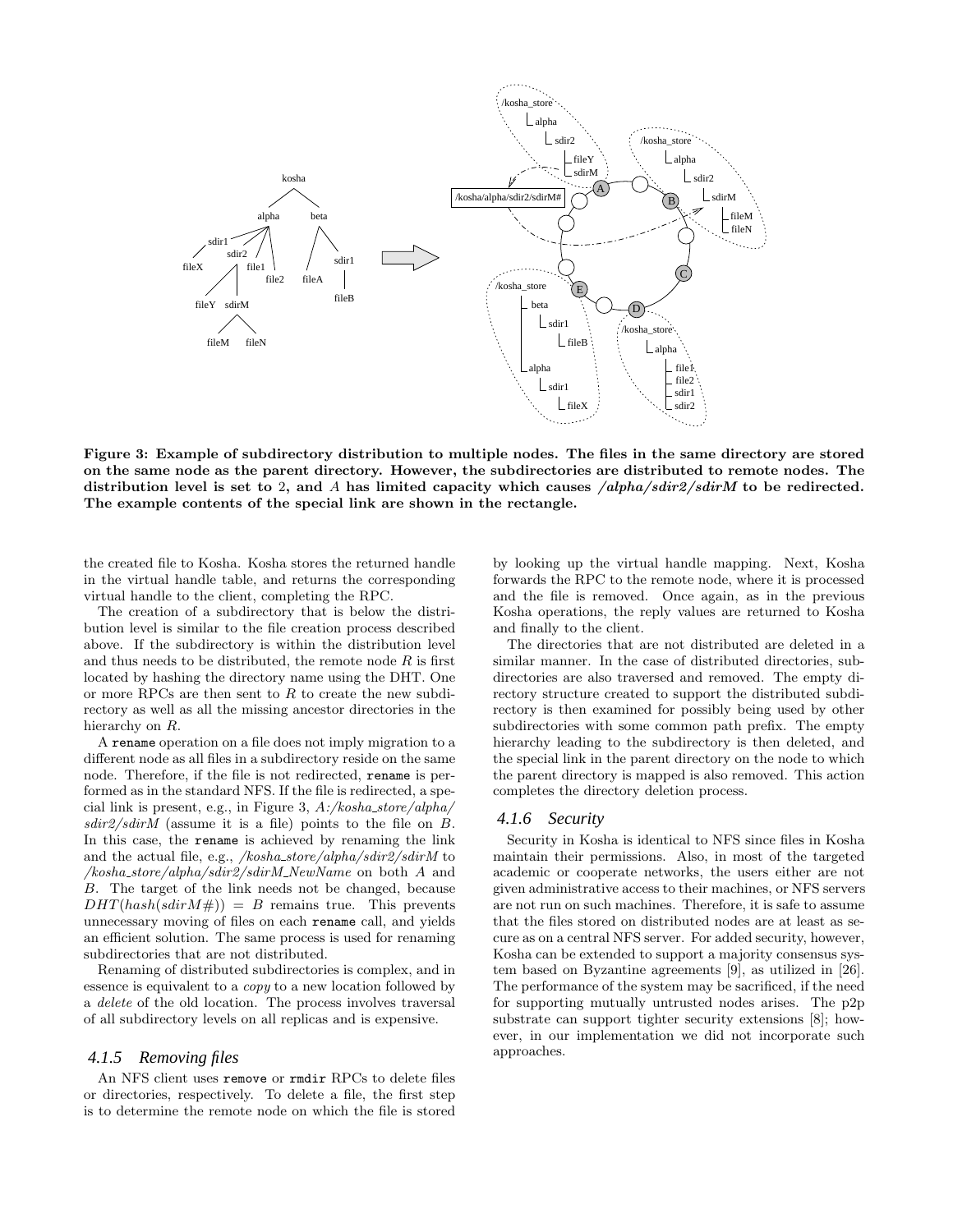# **4.2 Managing replicas**

Kosha maintains  $K$  replicas of a file on the neighboring  $K$ nodes in the node-identifier space. The random assignment of node identifiers ensures that the replicas are dispersed fairly and can provide good fault tolerance. Neighbors in the node identifier space have no relationship in terms of physical proximity.

For each file, there is a node that is located using the techniques of Section 3; we refer to this node as the primary replica. All accesses to the file are sent to the primary replica. The primary replica is responsible for maintaining  $K$  replicas of the file on  $K$  neighboring nodes in its leaf set. The replicas are inaccessible to the local users, as they may accidentally or maliciously modify the replica. The directory hierarchy structure (containing the file) is replicated along with the file on the replica nodes. In addition, special links in the same directory, i.e., those pointing to distributed subdirectories, are replicated as well.

The primary replica is also responsible for removing files from all replicas when they are deleted. When the primary replica receives an RPC for deleting a file, it removes the file locally and also forwards the RPC to all the replicas, hence removing all instances of the file. If a replica node fails before performing the delete operation, it does not create any inconsistency as explained in the node failure discussion below.

It should be noted that with the present design the primary replica is in charge of all file operations unless it fails and a new primary replica is selected. Since there are K replicas of the files available, there is potential for performance improvement by leveraging these replicas. We currently are exploring optimization techniques that allow at least read operations to be served from any one of the K replicas.

## **4.3 Node addition and failure**

The p2p component of the system handles nodes joining or leaving (including failure) the system at will, and informs Kosha on a node  $N$  when nodes in  $N$ 's leaf set are affected. Kosha then dynamically adjusts the file distribution to maintain proper locations of the primary replica and the  $K$  additional replicas.

#### *4.3.1 Primary replica*

Pastry evenly divides the key space between adjacent nodes in the circular identifier space, with the node with nodeId numerically closest to the file key responsible for the file. In case of node addition, action is required only at the two nodes that become immediate neighbors of the new node. If  $N$  is one of these neighbors, the key space distribution changes for it, implying that some of the files, for which N is the primary node, now belong to its new neighbor and should be moved. Kosha examines the files stored on N and the N's leaf set to determine which files need to be moved. If a move is required, the files are copied to the new node, and their copy on N becomes one of the replicas. The migration of files ensures that a new node always has the files for which it is the primary node.

#### *4.3.2 Additional replicas*

In case a replica node fails, or a new node is added, Pastry detects the change and informs the local Kosha of the event via a callback function. In response to this, the local Kosha creates a copy of its contents for which it is the primary replica, and sends the copy to the newly added node, which now serves as one of the K replicas.

Note that since a node can be revived with a different identifier which places it in a different location in the p2p node identifier space, all Kosha data on a revived node is purged. Purging ensures that nodes do not end up accumulating replicas from their previous locations in the p2p identifier space as they fail and recover.

#### **4.4 Transparent fault handling**

The failure of a primary replica node is handled transparently. For the purpose of this discussion we assume only crash failure. The client has a virtual handle to the file, which Kosha transparently can change to index the handle of a file replica when the primary replica node fails. The following sequence of events occur in case of such failure. When any client accesses a file whose primary replica has failed, Kosha detects an RPC error and removes the mapping for the virtual handle. It then proceeds as though a lookup RPC was made and locates the handle for another replica of the file. The p2p-based replication of Section 4.2 guarantees that the lookup automatically will be sent to a node that already stores a valid replica. An error occurs when no valid replica for the file can be found. By effective replication Kosha provides very high availability, and due to the highly-randomized physical location of the neighbors in the node identifier space, there is a high probability of finding a replica even under a large number of node failures.

Another interesting scenario may occur when the primary replica fails while performing content migration (due to either a node join or failure) to a newly inducted replica node. With the design described so far, the new replica may not have the correct contents. To overcome this problem, when a primary replica performs migration it also creates a file named MIGRATION NOT COMPLETE in the root directory of the replicated hierarchy, and removes it after the migration completes. In the case of failure of the primary replica before migration is completed, the file MIGRATION NOT COMPLETE serves as a flag to indicate problems with content migration. The new primary replica checks for the existence of this file on all the  $K$  replicas, and perform the content migration as before to make all the replicas current. In this way, fault tolerance is achieved even for this scenario.

Finally, storing a mapping from virtual handles to real handles means Kosha is not stateless. But this mapping is only provided as a service to the kernel, and due to our crash failure assumption, if Kosha fails, the entire machine including the kernel must have failed. Therefore, virtual handles need not be persistent.

## **5. SOFTWARE ARCHITECTURE**

Each node participating in storage sharing runs an instance of the Kosha software. A local disk partition is created and used for space contribution. The size of the partition provides control over the amount of disk space contributed to Kosha.

The Kosha loopback daemon koshad is implemented as two tightly-coupled components: an NFS loopback server [20] and one of the p2p routing substrates, Pastry, as shown in Figure 4.

Koshad on each machine is assigned to the same virtual mount point, /kosha. Afterwards, whenever an applica-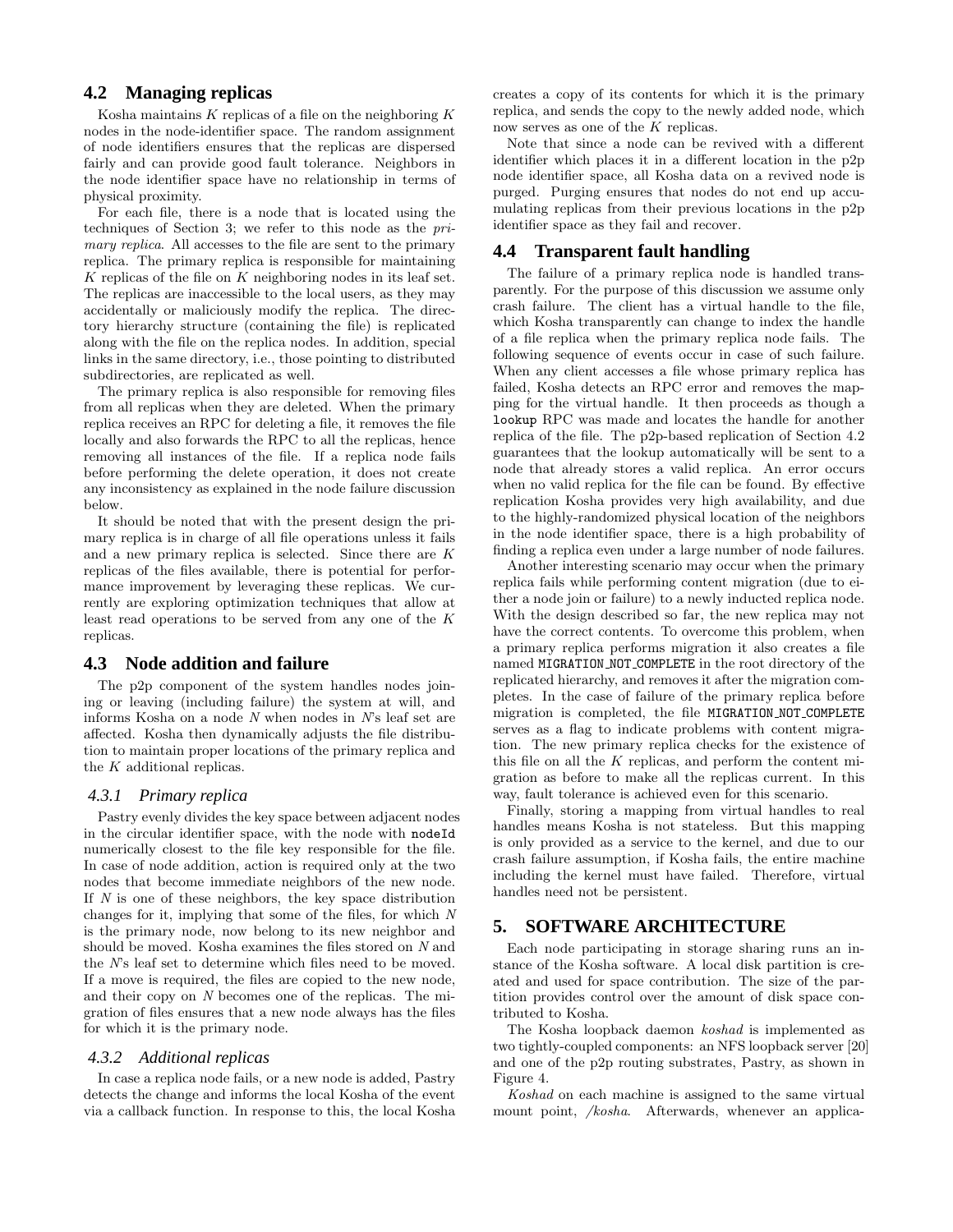

Figure 4: Kosha architecture: (1) application makes an I/O system call, (2) kernel makes an RPC call, (3) (a) local port request to peer substrate or (b) handle substituted and RPC forwarded, (4) (a) overlay locates node storing file or (b) file I/O occurs, (5) (a) local port reply from peer substrate or (b) I/O result returned, (6) RPC returns with virtual handle or result, (7) system call returns control to application.

tion performs a file I/O on any path beginning with /kosha (step 1 in Figure 4), the NFS portion of the OS kernel will make a remote procedure call (RPC) to the loopback server koshad (step 2).

### **5.1 Prototype implementation**

The implementation of Kosha is divided into two parts. One part is dedicated to managing p2p communication between nodes and utilizes the Pastry API. The only available version of this API is FreePastry [14] and is written in Java. Therefore, for our experiments we implemented a simplified version of the Pasty API using  $800+$  lines of C++ code.

The second and larger part called koshad handles accesses to the file system and manages NFS RPCs. It is implemented as an NFS loopback server built on top of the SFS toolkit [20] with  $4000+$  lines of C++ code.

In order to start the system, the p2p part is started first, followed by the execution of koshad. Once started, koshad establishes communication with the local p2p component using sockets. The messaging between the nodes occurs at two levels. The node lookup and other p2p messages are relayed using the p2p substrate. Once a node is chosen for a specific operation, koshad uses direct NFS RPCs to communicate with remote NFS servers.

#### **6. EVALUATION**

In this section we present experimental results obtained from our prototype implementation of Kosha.

#### **6.1 Performance**

To determine the performance of the proposed scheme, we measured Kosha execution times for a modified <sup>1</sup> Andrew benchmark (MAB) [26] and compared it to NFS Version 3.

These experiments were performed on an 8-node configuration. Each node has a 2.0 GHz Intel P4 with 512 MB RAM and a 40 GB 7200 RPM Barracuda Seagate hard disk, and runs FreeBSD 4.6. The nodes are connected via a 100Mb/s Ethernet switch. The file distribution used is 51MB in size, with a maximum subdirectory level of 4.

#### *6.1.1 Scalability*

Table 1 shows the first set of measurements comparing the performance of Kosha, varying the number of nodes, relative to that of NFS. In this case, the distribution level was fixed at 1, i.e., only the first level directories under /kosha were distributed to multiple nodes. The level was chosen to remove the effect of subdirectory distribution, and thus isolate the performance overhead due to p2p lookups. The replication factor was also fixed at 1 for similar reasons. Moreover, each node contributed 35 GB of disk space, enough to accommodate all the files to be stored on it, hence eliminating the effect of file redirection. For each overlay size, 50 runs of the benchmark were made, and the execution time for each phase was recorded. For Kosha, we measured the performance as we successively increased the number of nodes from 1 to 8. The NFS configuration consists of two nodes with one running as a client, and the other running as a server.

The total overhead introduced by Kosha, as compared to the performance of NFS, is under 6%. Adding more nodes into the system does not affect the overall performance drastically (only 1.5% additional total overhead introduced when the number of nodes increased from 1 to 8), this is because the DHT lookup is always one hop in the small p2p overlay.

#### *6.1.2 Discussion*

The average overhead D introduced by the design of Kosha can be categorized as:

$$
D = I + (H * hc) * \frac{(N-1)}{N}
$$

where  $N$  is the number of nodes in the network,  $I$  is a constant overhead introduced by the interposition code for redirecting NFS calls to different nodes,  $H$  is the number of hops a message has to travel to the destination node, and hc is the average latency of each hop.  $H$  is a function of  $N$  and equals  $log_{2^b}(N)$  where  $2^b$  is the base of a digit in Pastry nodeId with a typical value of 16 or 32. The factor  $\frac{(N-1)}{N}$  (referred to as the overhead factor for this discussion) accounts for the percentage of total files stored on remote nodes compared to those stored on the local node. For small N, a higher percentage of files are stored locally and file operations to them are not affected by the network latency. When N is increased initially, the main overhead introduced is from the increase in the number of files served from remote nodes, which becomes constant as N becomes large. For example, when N is increased from 1 to 8, the percentage of remotely stored files increases from 0% to 87.5%, whereas for 16 nodes 93.75% files are stored remotely, an additional increase of only 6.25%. For a typical network of 10,000 nodes, the maximum value of  $H$  is 4,  $hc$  is under 1ms (this is typical within an organization), and the *overhead factor*  $\approx 1$ . Hence, the overhead  $D$  does not exceed 4ms plus a constant factor. This shows that Kosha is highly scalable; additional nodes can be introduced into the system with little impact on the performance.

 $^1\rm{The~benchmark~was~modified~to~run~on~FreeBSD~with~a}$ larger workload.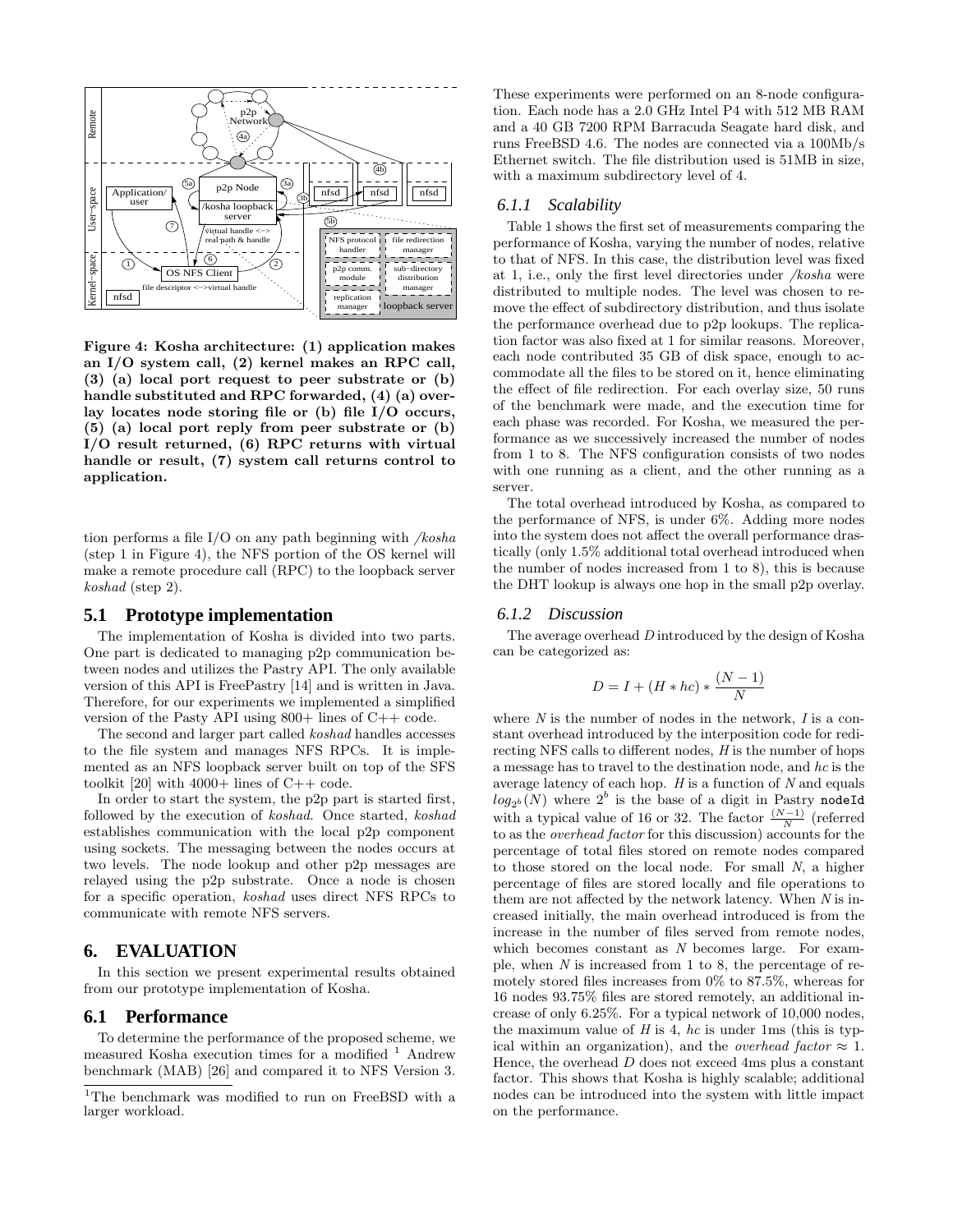Table 1: Performance of a modified Andrew benchmark on Kosha with increasing number of nodes. The table shows execution times of each phase in seconds and respective overhead compared to NFS. The distribution level for Kosha was fixed at 1 for these measurements.

|           | <b>NFS</b> | Kosha         |           |               |       |               |       |             |       |  |
|-----------|------------|---------------|-----------|---------------|-------|---------------|-------|-------------|-------|--|
| Benchmark |            | One Node      |           | Two Nodes     |       | Four Nodes    |       | Eight Nodes |       |  |
|           |            | time<br>exec. | ovrhd     | time<br>exec. | ovrhd | time<br>exec. | ovrhd | exec. time  | ovrhd |  |
| mkdir     | 0.201      | 0.203         | $1.010\,$ | 0.205         | 1.020 | 0.207         | 1.030 | 0.208       | 1.035 |  |
| copy      | 24.644     | 25.834        | 1.048     | 25.872        | 1.050 | 25.888        | 1.050 | 26.101      | 1.059 |  |
| stat      | 0.594      | 0.711         | .197      | 0.756         | 1.273 | 0.761         | 1.281 | 0.810       | 1.364 |  |
| grep      | 2.803      | 2.829         | 1.009     | 2.899         | 1.034 | 2.901         | 1.035 | 2.954       | 1.054 |  |
| compile   | 27.418     | 28.391        | .035      | 28.510        | 1.040 | 28.515        | 1.040 | 28.712      | 1.047 |  |
| Total     | 55.660     | 57.968        | 041       | 58.242        | 1.046 | 58.272        | 1.047 | 58.785      | 1.056 |  |

Table 2: Performance of a modified Andrew benchmark on Kosha as the distribution level is increased. For these measurements, the number of nodes was fixed at 4. All times are in seconds.

| Benchmark            | Dist-level 1  | Dist-level 2 |          | Dist-level 3 |          | Dist-level 4  |          |  |
|----------------------|---------------|--------------|----------|--------------|----------|---------------|----------|--|
|                      | time<br>exec. | exec. time   | overhead | exec. time   | overhead | time<br>exec. | overhead |  |
| mkdir                | 0.207         | 0.232        | 1.12     | 0.245        | 1.18     | 0.248         | 1.20     |  |
| copy                 | 25.888        | 28.324       | 1.09     | 28.943       | 1.12     | 29.010        | 1.12     |  |
| stat                 | 0.761         | 0.930        | 1.22     | 0.977        | 1.28     | 0.981         | 1.29     |  |
| grep                 | 2.901         | 3.012        | 1.04     | 3.101        | 1.07     | 3.143         | 1.08     |  |
| $compi\overline{le}$ | 28.515        | 28.952       | 1.02     | 30.100       | 1.06     | 30.487        | 1.07     |  |
| Total                | 58.272        | 61.450       | 1.05     | 63.366       | 1.09     | 63.869        | 1.10     |  |

#### *6.1.3 Subdirectory distribution*

To measure the effect of subdirectory distribution on the overall performance, we varied the distribution level between 1 to 4, while fixing the number of nodes in Kosha to be 4. Once again, 50 runs of the MAB were made, and the execution times were recorded.

Table 2 shows that the overhead in distribution levels 2, 3, and 4 relative to distribution level 1 are 5%, 9%, and 10%, respectively. This implies that having a large distribution level is not inhibiting. Also observe that the cost on mkdir and copy is significantly more than on compile and grep. The reason for this is that when the directories are created in the mkdir and copy phases, Kosha has to perform two hashes to locate the node on which the subdirectory will be stored, and to locate the parent directory where the special link will be created. Then the empty hierarchy as well as the special link have to be created, adding to the overall cost. On the other hand, during the compile phase for instance, only one hash of the directory name results in the location of the physical node storing the file.

#### **6.2 Load distribution**

The load distribution facilities of Kosha are evaluated in this section. For the purpose of these evaluations, we simulated a Kosha cluster of 16 nodes and fixed the number of replicas to 3. The simulation was driven by a file system trace, which we collected from the central NFS server of our department. The trace contained 221K files of 130 users, for a total of 17.9 GB of data.

The first set of experiments measured the effect of subdirectory distribution on the load balancing characteristics of the system. Each node contributed 10 GB of disk space to avoid file redirection. The distribution level was varied from 1 to 10, and for each level, we collected the distribution information from all nodes, and measured the number of files and their collective sizes on the individual nodes. The simulation was repeated 50 times varying the nodeId assignments in the Pastry network, and the results were averaged. We also calculated these quantities for a hypothetical scheme which distributed individual files among different nodes. This finest grained distribution gives the upper bound on the best load balancing (for the trace used) that can be achieved using DHTs.

Figure 5 shows the result of the load balancing experiments. The dotted horizontal lines show the mean and the standard deviation of the distribution of the number and the collective size of files on the different nodes when each individual file was hashed and distributed. The results show that as the distribution level is increased, the load balancing in terms of the number of files converges toward the upper bound. The file size distribution improves, but the improvement is not monotonic. This is because the distribution process is not based on file sizes. Using directory distribution with distribution level 4 or greater provides comparable load balancing to that of individually hashing all files.

The next set of experiments measured the effect of file redirection on the overall disk utilization. The simulation for this was done for a cluster of 16 nodes, 8 of which contributed 3 GB each, 4 nodes contributed 4 GB each, and 4 nodes contributed 5 GB each of disk space. These numbers were chosen to study the system under high utilization. The distribution level was fixed at 4, and the number of the replicas was fixed at 3. The file system trace from our department was once again used to drive the simulation, and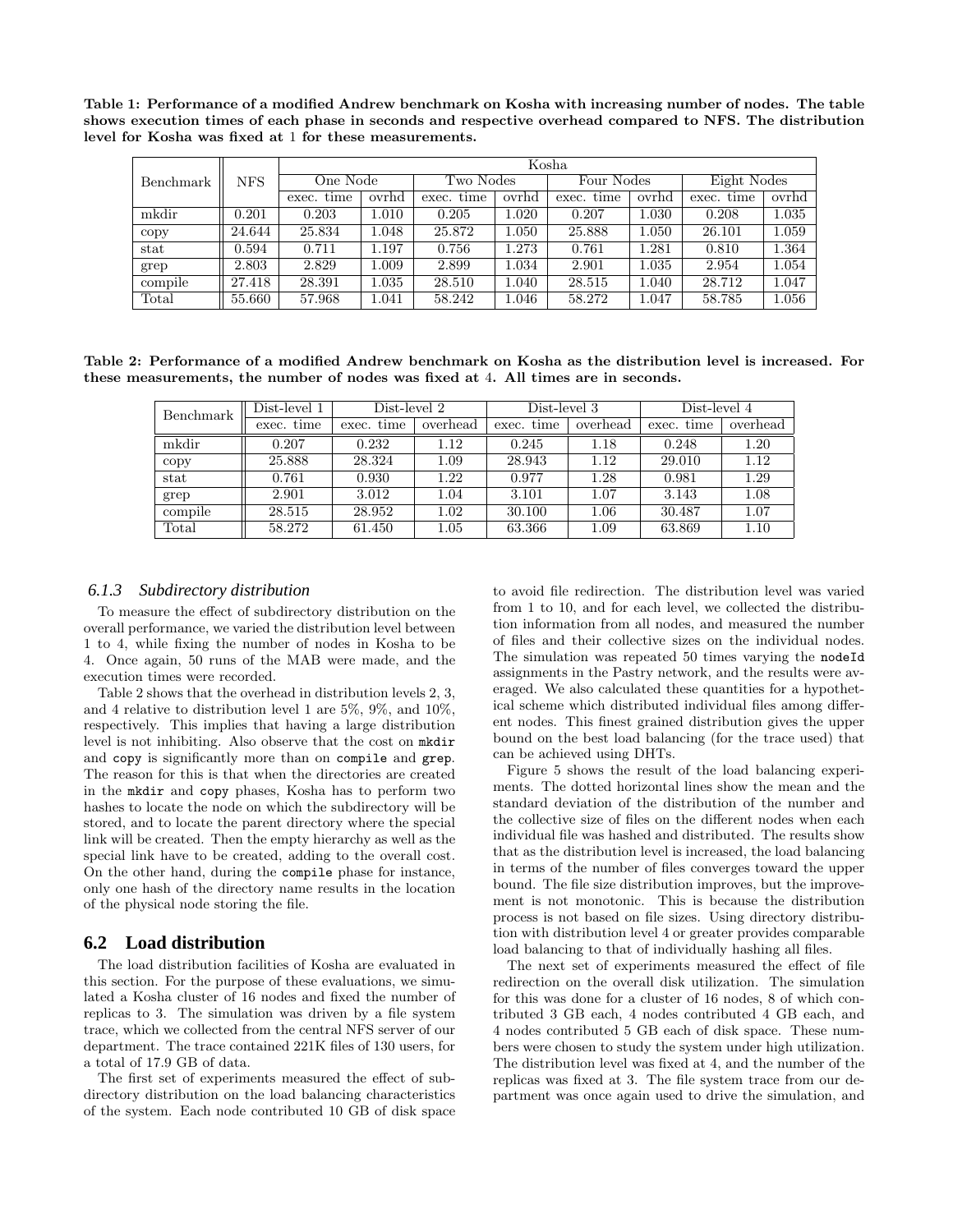

Figure 5: The mean and standard deviation of the percentage of the number of files and their sizes per node across 16 nodes as the distribution level is increased. The dotted horizontal lines show the mean and the standard deviation when each individual file was distributed to a different node, i.e., with the finest grained distribution.

the number of insertion failures was recorded as the files were added. The simulation was repeated with file redirection attempts varying from 1 to 15. Each simulation was run 50 times varying the nodeId assignment in the Pastry network, and the results were averaged. In [25], the cumulative failure ratio is defined as the ratio of all failed file insertions over all file insertions that have occurred up to the point when the given storage utilization was reached. We use the same definition. Figure 6 shows the cumulative failure ratio versus the percentage utilization. It shows that with 4 redirection attempts and distribution level 4, the failure ratio remains near 0 for utilization as high as 60%, and it does exceed 12% when the utilization approaches 100%. Note that while increasing the number of redirection attempts results in a higher utilization of the total disk space, each redirection attempt requires hashing of the file name which can hinder the file operation performance.

## **6.3 Fault tolerance**

The experiments in this section measured the availability of Kosha under failures. We used an availability trace of 51663 machines in a large corporation over a consecutive 35-day (840-hour) period [4]. The trace contains the status of machines (up or failed) recorded hourly. We simulated Kosha for the cluster of 51663 machines. We distributed the files obtained from the file system trace from Purdue University's servers as described earlier, and then used the availability data to introduce failures and node joins. For each hour, we determined the total number of files that remain available. The distribution level was fixed at 3, and the experiments were repeated with the number of replicas varying from 0 to 4. For each case, 100 runs were made with various nodeIds for the nodes in the Pastry network, and the results were averaged.

Figure 7 shows the percentage of total files available over the 840 hours period. The lower spike in the graph for Kosha-0, i.e., with no replicas, shows that the system per-



Figure 6: The cumulative failure ratio versus utilization, as the number of redirection attempts is increased. The distribution level is fixed at 4.

formance is affected when a large number of failures occur. However, even maintaining a single replica (Kosha-1) increases the availability significantly, even for the case of a large number of simultaneous failures at hour 615. For the case of Kosha-3, the average availability is 99.991%, signifying that Kosha can guarantee near 100% availability with only three replicas. The reason for this is that Kosha continuously maintains the  $K$  replicas it was configured for (Section 4.2); node failures are tolerated as new replicas are created when old ones become unavailable.

## **7. RELATED WORK**

The main driving force behind widespread use of p2p techniques has been large-scale data sharing facilities such as Gnutella [15], Freenet [10], and Kazaa [28]. The basic data sharing is extended by providing strong persistence and reliability in p2p distributed storage projects, such as Pond [23] which is a prototype of Oceanstore [18], CFS [12], and PAST [25]. Kosha uses a similar p2p substrate but also provides a virtualized NFS interface that creates a file system abstraction to the distributed storage.

Scalable distributed [17] or serverless [3, 31] file systems provide some p2p aspects, but may not be practical to switch to in an established environment because of their fundamentally different designs and requirements.

There are several wide-area file system projects such as Ivy [21], Farsite [2], and Pangaea [26], which also provide reliability. In contrast to these file systems, Kosha does not focus on wide-area scalability. Instead, it focuses on extending the capabilities of a local-area NFS.

Kosha is more likely to see actual use since wide-area file storage raises more issues of trust and consistency, despite the numerous approaches that have been developed to address these problems, such as encryption [10], agreement protocols [9, 5], and logs [21]. Kosha avoids most of these problems since it is only concerned with maintaining accurate replicas, while supporting standard NFS consistency semantics.

Finally, NFSv4 [29] also provides features of file system replication and migration. However, the replication is static. In NFSv4, a client first queries the main server which can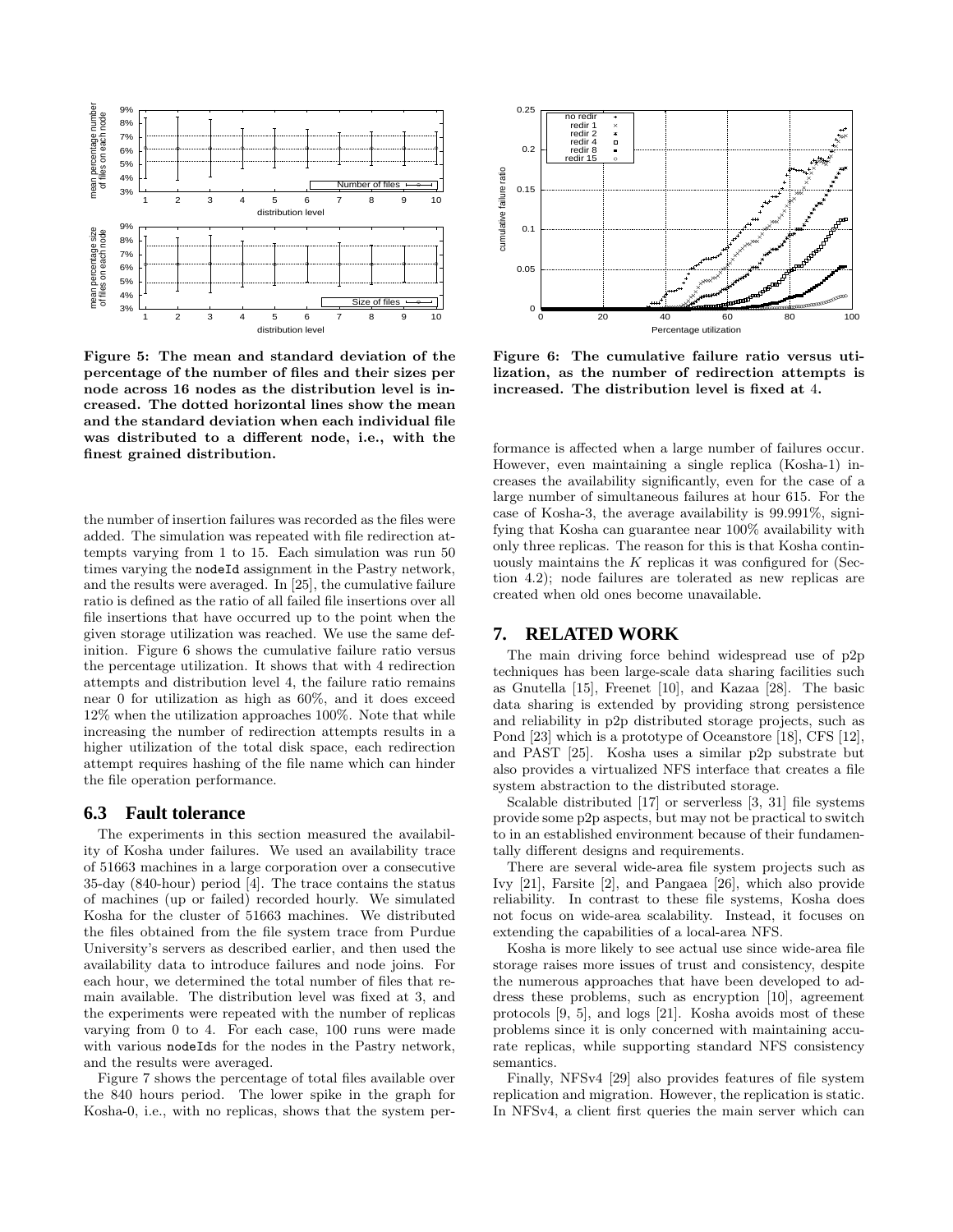

Figure 7: Percentage of total files that are available over a period of 840 hours. The distribution level was fixed at 3 for these results. The largest number of failures (4890) occurred at hour 615, where over 12% files became unavailable for Kosha-0 compared to only 0.16% for Kosha-3.

provide it with a list of locations from where to obtain the files. The client then directs its queries to that location. In Kosha, this location is transparent and multiple queries are not required. Moreover, the goal of NFSv4 is to provide load balancing and fault tolerance, where as Kosha has an additional objective of utilizing unused disk space on cluster nodes and desktops. In the long run, Kosha can benefit from the file migration and replication facilities provided by NFSv4 which can lead to a simplified design and a more efficient system.

## **8. CONCLUSION**

We have presented Kosha, a p2p enhancement for the widely-used NFS. By blending the strengths of NFS with those of p2p overlays, Kosha aggregates unused disk space on many computers within an organization into a single, shared file system, while maintaining normal NFS semantics. In addition, Kosha provides location transparency, mobility transparency, load balancing, and high availability through replication and transparent fault handling. Kosha effectively implements a "Condor" [19] for unused disk storage.

We have built our Kosha prototype on top of the SFS

toolkit [20], using the Pastry p2p overlay for node location in distributing directories. Performance measurements in a LAN show that Kosha over eight nodes incurs a total overhead of 5.6%. Simulations using a large file system trace shows that Kosha's directory distribution techniques achieves a balanced load distribution similar to that of distributing individual files. Simulations using a machine availability trace collected in a large business organization show that Kosha guarantees near 100% availability during node failures by maintaining three replicas of each stored file. Since Kosha exports the NFS interface and consistency semantics, it is more likely to see actual use than techniques that provide fundamentally different interfaces.

## **Acknowledgment**

We thank the anonymous reviewers for their helpful comments. This work was supported in part by an NSF CA-REER award (ACI-0238379). Troy A. Johnson was supported by a U.S. Department of Education GAANN doctoral fellowship.

## **9. REFERENCES**

- [1] F. 180-1. Secure Hash Standard. Technical Report Publication 180-1, Federal Information Processing Standard (FIPS), NIST, US Department of Commerce, Washington D.C., April 1995.
- [2] A. Adya, W. J. Bolosky, M. Castro, G. Cermak, R. Chaiken, J. R. Douceur, J. Howell, J. R. Lorch, M. Theimer, and R. P. Wattenhofer. FARSITE: Federated, Available, and Reliable Storage for an Incompletely Trusted Environment. In Proc. OSDI, December 2002.
- [3] T. E. Anderson, M. D. Dahlin, J. M. Neefe, D. A. Patterson, D. S. Roselli, and R. Y. Wang. Serverless network file systems. ACM Transactions on Computer Systems, 14(1), February 1996.
- [4] W. J. Bolosky, J. R. Douceur, D. Ely, and M. Theimer. Feasibility of a serverless distributed system deployed on an existing set of desktop pcs. In Proc. SIGMETRICS, June 2000.
- [5] D. Brodsky, J. Pomkoski, M. Feely, N. Hutchinson, and A. Brodsky. Using versioning to simplify the implementation of a highly-available file system. Technical Report TR-2001-07, The University of British Columbia, Canada, 2001.
- [6] B. Callaghan. NFS Illustrated. Addison Wesley Longman, Inc., 2000.
- [7] M. Castro, P. Druschel, Y. C. Hu, and A. Rowstron. Exploiting network proximity in peer-to-peer overlay networks. Technical Report MSR-TR-2002-82, Rice Univeristy, 2002.
- [8] M. Castro, A. Ganesh, A. Rowstron, and D. S. Wallach. Security for structured peer-to-peer overlay networks. In Proc. OSDI, December 2002.
- [9] M. Castro and B. Liskov. Practical Byzantine fault tolerance. In Proc. OSDI, February 1999.
- [10] I. Clarke, O. Sandberg, B. Wiley, and T. W. Hong. Freenet: A Distributed Anonymous Information Storage and Retrieval System.  $\langle \text{ http://freenetproject.org/freenet.pdf } \rangle$  (1999).
- [11] Compaq. Compaq Product Information.  $\langle \:\mathrm{http://www.compaq.com/}\:\rangle\:\langle 2004\rangle.$